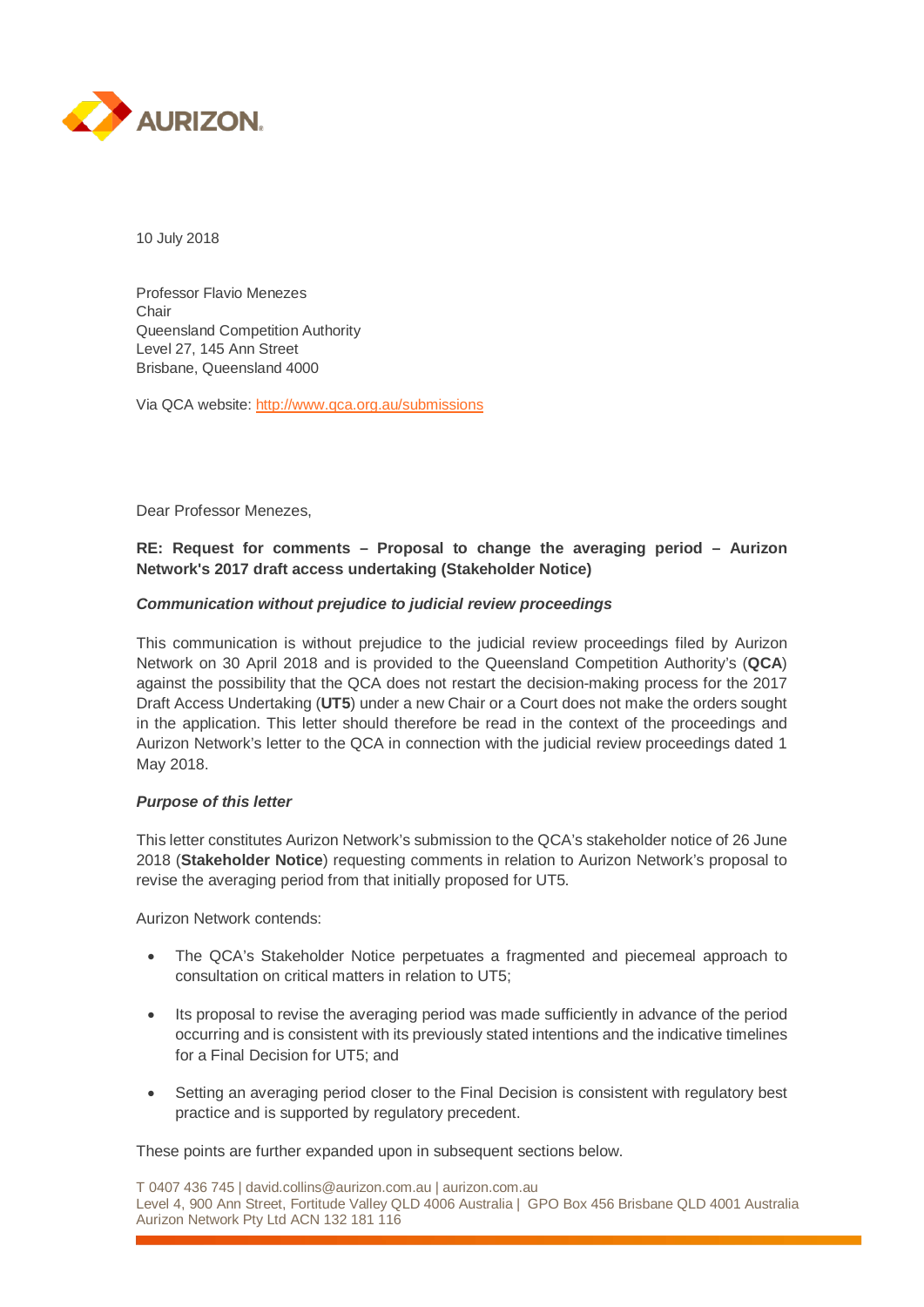## *Stakeholder notice*

 $\overline{a}$ 

Aurizon Network is concerned the QCA's Stakeholder Notice further perpetuates a fragmented and piecemeal approach to consultation on critical matters in relation to UT5. By addressing individual issues independently, the QCA limits stakeholders' ability to effectively assess the overall reasonableness of the QCA's decisions. Aurizon Network maintains that those critical matters arising in response to the QCA's UT5 Draft Decision (**Draft Decision**) should have been collated and consulted upon in aggregate shortly after the receipt of stakeholder submissions by the QCA. Instead the process administered by the QCA for UT5 resembles that of a sub-optimal regulatory regime – one that does not allow for effective consultation and thereby decision making by the regulator.<sup>[1](#page-1-0)</sup>

In Section 5.5.6 of Aurizon Network's response to the Draft Decision, it was made clear that it would propose an averaging period closer to the date of the Final Decision. [2](#page-1-1) The response stated at pages 99–100 that:

- *"it was reasonably anticipated by Aurizon Network at the time of nominating the averaging period that the Final Decision would be finalised reasonably close to the commencement date of the UT5 regulatory period";* and
- *"Aurizon Network will propose an averaging period closer to the Final Decision"*.

Aurizon Network's letter of 8 May 2018 to the QCA (**May Letter**) is therefore consistent with our stated intention as outlined in our response to the Draft Decision. Aurizon Network contends the QCA's proposed consultation is therefore not in respect of the May Letter but instead is in relation to Aurizon Network's submission on the Draft Decision – which stakeholders have already had an opportunity to review and if necessary would have been able to comment on.

While section 168B(3) of the *Queensland Competition Authority Act 1997* (Qld) (**QCA Act**) provides that the QCA may make a decision as to a draft access undertaking without taking into account late information where it is reasonable to do so, this section does not in any way operate to prevent stakeholders from making a submission to the QCA on any aspect of the UT5 DAU (proposal or otherwise) at any time. Presumably, if changes to the averaging period were a significant issue, stakeholders could make a submission to the QCA for its consideration. If a submission was made after the period for providing responses to the Draft Decision, the QCA would then need to give consideration as to whether it is reasonable to make the decision without taking the late submission into account.

Aurizon Network notes that comments in response to the Stakeholder Notice will be received more than four months after Aurizon Network made clear its intention to revise the averaging period as set out in the response to the Draft Decision. Aurizon Network contends the release of a Stakeholder Notice this late in the process to be inconsistent with the QCA's stated intent regarding the timeliness of assessment and decisions and the predictability of regulatory outcomes as outlined in its July 2016 Statement of Regulatory Intent.

Finally, it is Aurizon Network's understanding that negotiation and finalisation of an averaging period occurs confidentially between the regulated entity and regulator and is therefore not subject to broader consultation with stakeholders due to its commercial sensitivity. This is consistent with regulatory best practice as adopted by other Australian regulators including for

<span id="page-1-0"></span><sup>1</sup> Aurizon Network explored these flaws in its response to the QCA's Consultation Paper – Request for comments: Aurizon Network's 2017 Draft Access Undertaking: maintenance allowance and practices.

<span id="page-1-1"></span><sup>&</sup>lt;sup>2</sup> Aurizon Network. 2017 Draft Access Undertaking Response to the Queensland Competition Authority's Draft Decision. 12 March 2018.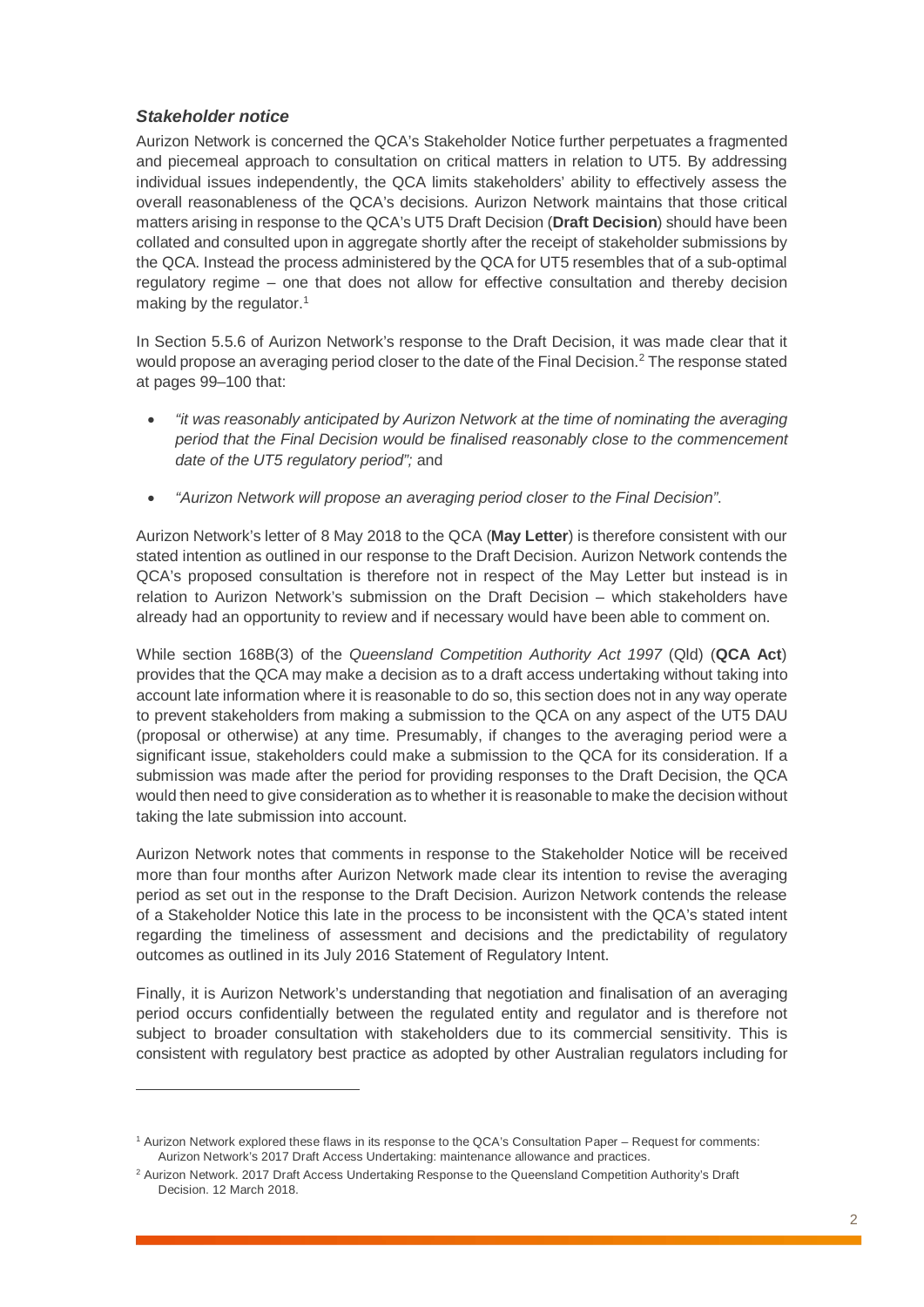example the Australian Energy Regulator (AER). Aurizon Network notes the QCA has followed a similar approach for other regulated entities. For example, in its Final Decision in relation to the DBCT Management's 2015 draft access undertaking, the QCA note:

*"This averaging period of the 20 business days ending on 31 May 2016 was confidentially agreed between DBCTM and the QCA in March 2016 and published on the QCA's website in June 2016." [3](#page-2-0)*

# *Revising the averaging period*

Aurizon Network reaffirms its position in relation to the proposed amendments to the averaging period for UT5 as detailed in our May Letter. As previously stated<sup>4</sup>, Aurizon Network considers:

- the initially proposed averaging period is no longer appropriate given:
	- o it occurred before the Draft Decision was published; and
	- $\circ$  the length of time that will pass between the initially proposed period and the date of the Final Decision on UT5, being in excess of 12 months; and
- its proposed revision to the averaging period is:
	- o consistent with the expected statutory timeframes for the making of a Final Decision on UT5; and
	- o was made sufficiently in advance of the averaging period to expose Aurizon Network to both favourable and unfavourable movements in market parameters – and in this regard, should not give rise to concerns as to bias.

As previously stated in our May Letter, in the absence of a Draft Decision (or Final Decision) by the QCA prior to the nominated averaging period, Aurizon Network considers that the initially proposed averaging period is no longer appropriate. This is for two main reasons as set out below.

First, in order for Aurizon Network to properly consider what steps it may be prudent to take to manage potential risks (for example, by way of hedge contracts or other risk management instruments), it is essential that the averaging period (being the period in which risk management strategies would be put in place), occurs after the Draft Decision (and as close to the Final Decision as reasonably possible). This is because it is the Draft Decision document that signals the QCA's intended approach to significant matters including inflation and the return on debt. That is, the content of the Draft Decision informs Aurizon Network's assessment of what, if any, financial risk management strategies would be prudent to implement during the averaging period in light of the approach the Draft Decision indicates will be adopted to revenue-critical parameters.

In the time between 10 March 2017 where the QCA indicated that it was:

 $\overline{a}$ 

<span id="page-2-0"></span><sup>&</sup>lt;sup>3</sup> Queensland Competition Authority. Final Decision. DBCT Management's 2015 draft access undertaking. November 2016.

<span id="page-2-1"></span><sup>4</sup> Aurizon Network. Letter to QCA Re: 201 Draft Access Undertaking – Revision to the Proposed Averaging Period. 8 May 2018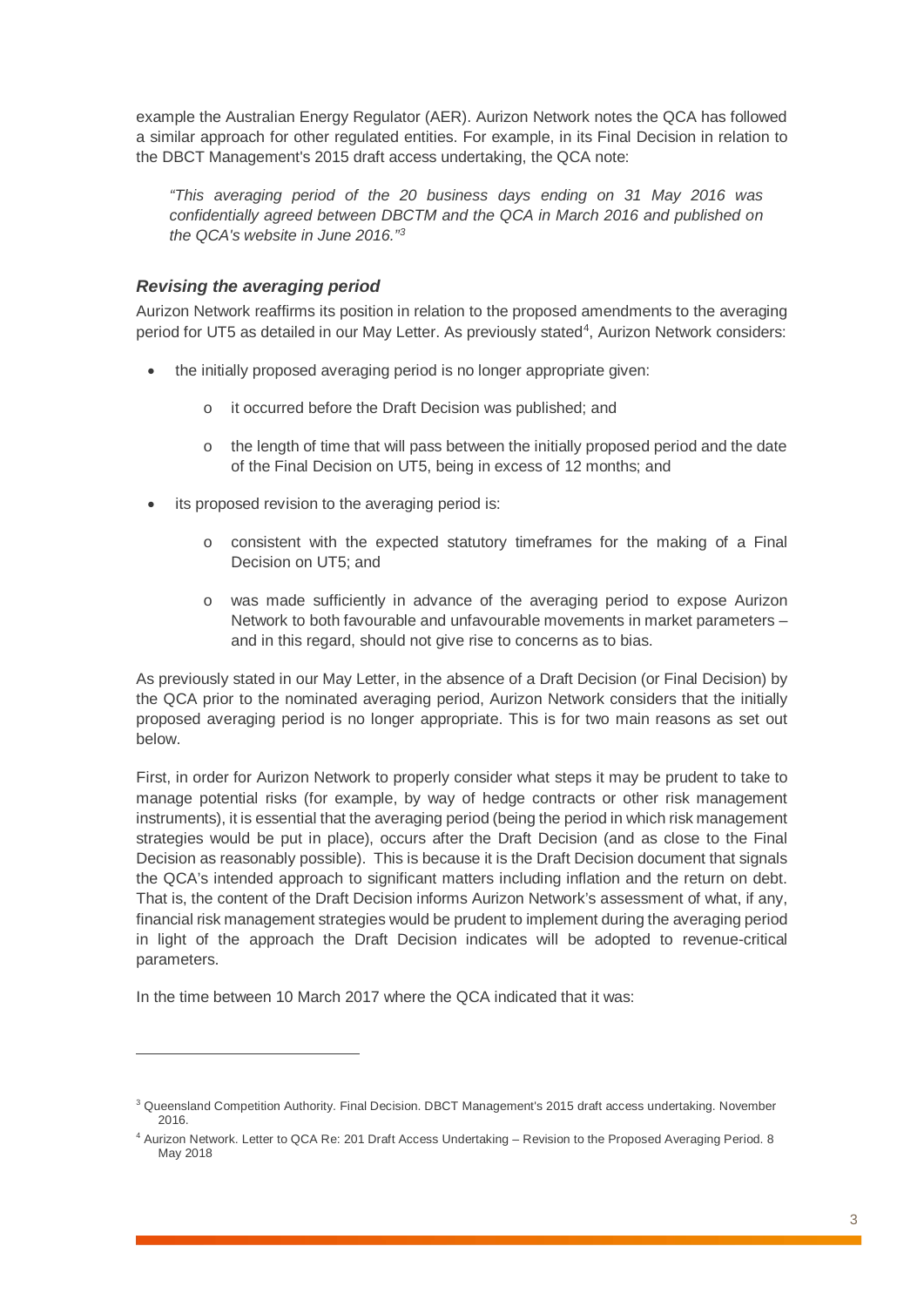*"favourably disposed towards the 20 business days ending 30 June 2017 to be used as the averaging period for determining the time sensitive parameters for Aurizon Network's 2017 DAU. [5](#page-3-0)"*

and the release of the Draft Decision on 15 December 2017 (a period of almost nine months), Aurizon Network received no communication from the QCA that a final decision to accept or otherwise had been made in relation to the averaging period. To be clear, the notion the QCA is "favourably disposed" to a particular averaging period is not acceptance of Aurizon Network's proposal and therefore cannot be relied upon. Aurizon Network maintains it would be imprudent to execute its financial risk management strategies for the whole of the UT5 regulatory period in the absence of a Draft or Final Decision from the QCA.

Second, a period closer to the making of the Final Decision should be used because such a period will, all else being equal, contain better or more up-to-date information as to the conditions expected to prevail over the regulatory period. In this regard, the June 2017 averaging period does not provide a good indication of the market conditions likely to be experienced over the regulatory period. As per our May Letter this was evident in:

- a reduction in BBB spreads over the 10-year CGS as evident in Table F3 of the Reserve Bank published statistics;
- an increase in the nominal risk-free rate with a corresponding increase in the break-even inflation rates; and
- an increase in the nominal yield from 2.51% in June 2017 to 2.83% in February 2018 in relation to the period from 28 February 2018 to 30 June 2027. [6](#page-3-1)

Measuring parameters during a period that is likely to be more reflective of the market conditions that will be experienced over the regulatory period:

- promotes the object of the QCA Act as set out in section 69E (in particular economically efficient investment in infrastructure);
- is appropriate having regard to the factors set out in section 138 of the QCA Act, including:
	- o the legitimate interests of Aurizon Network and access seekers; and
	- o the pricing principles in section 168A, most relevantly, that the price of access should generate expected revenue for the service that is at least enough to meet the efficient costs of providing access and include a return on investment commensurate with the regulatory and commercial risks involved.

## *Setting an averaging period closer to the Final Decision*

 $\overline{a}$ 

Economic and financial literature supports the use of an averaging period occurring as close as practically possible to the commencement of the regulatory period – assuming a final decision or determination is made prior to the commencement period starting. This allows for estimates

<span id="page-3-0"></span><sup>5</sup> Queensland Competition Authority. Letter to Aurizon Network Re: Averaging period for Aurizon Network's 2017 Draft Access Undertaking. 10 March 2017

<span id="page-3-1"></span><sup>6</sup> Aurizon Network analysis of term structure of indicative mid-rats of AGS, Table F16 in RBA Statistics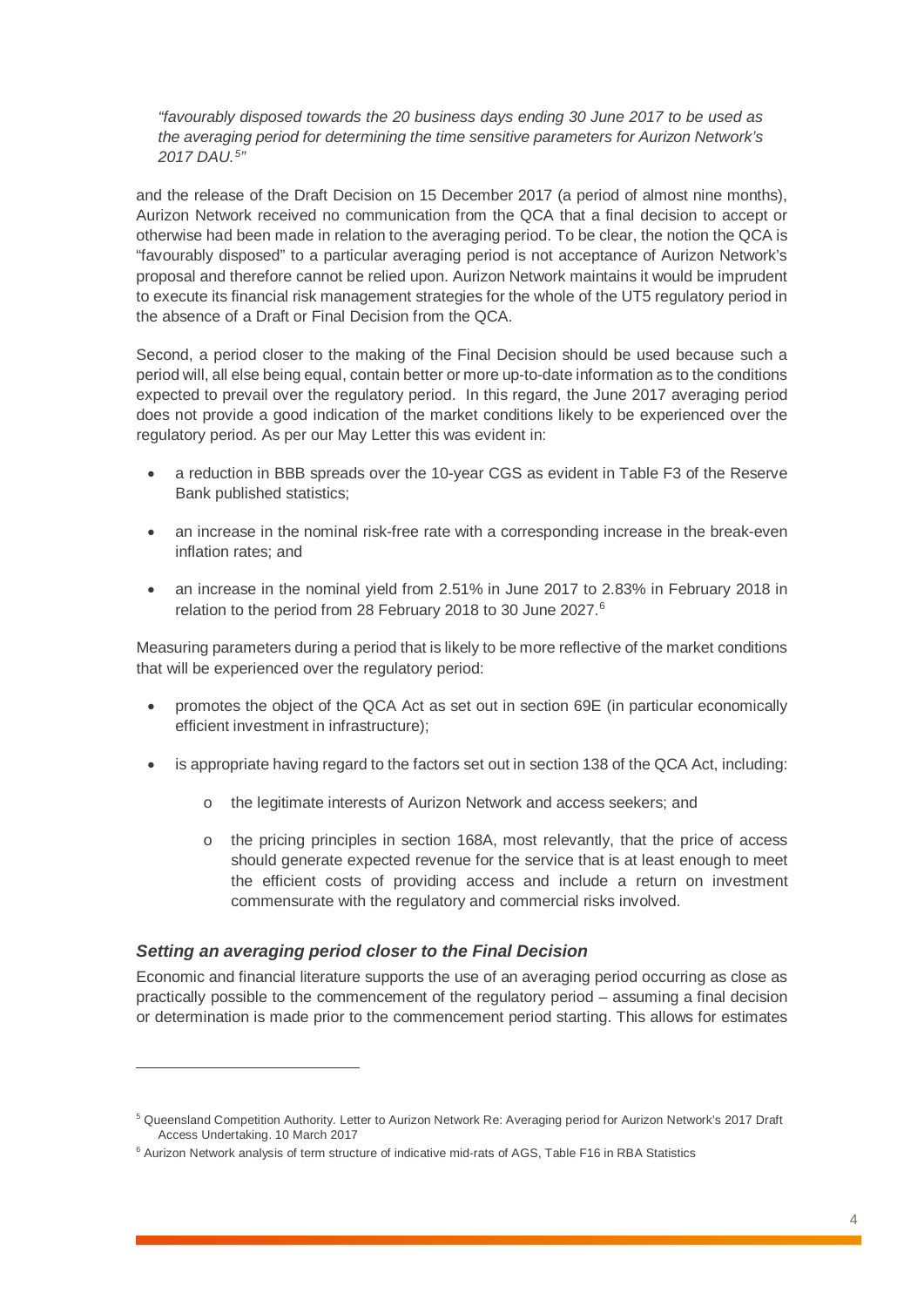of the risk-free rate to be representative of those experienced by the regulated entity over the forthcoming regulatory period.

In selecting an averaging period, the AER in its Explanatory Statement Rate of Return Guideline of December 2013 (**Explanatory Statement**), note:

*"The CAPM uses the most current information to derive the rate of return. In theory, it would use the risk-free rate on the day."[7](#page-4-0)*

Similarly, in its Explanatory Statement the AER citing the Federal Court of Australia in ActewAGL Distribution v The Australian Energy Regulator [2011] FCA 639 acknowledged:

*"There was no dispute between the experts that the CAPM theory suggests that, ideally, the nominal risk-free rate input will be calculated on the day of the final determination.["8](#page-4-1)*

Aurizon Network notes one of these experts was Associate Professor Lally acting for the AER who has also advised the QCA on aspects of the cost of capital as prescribed in the Draft Decision. [9](#page-4-2)

The AER<sup>[10](#page-4-3)</sup> has similarly noted the expert views of Partington and Satchell that:

- *"for the WACC used in NPV calculations, the current required returns on debt and equity should be used;* and
- *in order to maintain the zero NPV condition, regular updating of the WACC should be undertaken".*

These arguments are consistent with the nature of a Final Decision being an ex-ante assessment of net present value (**NPV**) and the QCA's own findings in its Final Decision: Cost of Capital: market parameters report where it was noted:

*"Achieving dynamic and allocative efficiency requires a current risk-free rate, which reflects all available and relevant market information."[11](#page-4-4)*

Regulatory best practice requires a Final Decision prior to the commencement of the regulatory period and for that Final Decision to reflect the most reliable and recent information relevant at that time of that decision. Aurizon Network contends that in the absence of a Final Decision (or Draft Decision in the case of the UT5 assessment) prior to the commencement of the regulatory period, best practice would require the averaging period set to reflect all relevant information available at the time when the Final Decision is made. This is consistent with the QCA's approach to assessment of other aspects of the UT5 proposal such as Aurizon Network's maintenance practices where the QCA has sought the most up to date and relevant information as part of this overall assessment.

 $\overline{a}$ 

<span id="page-4-0"></span><sup>7</sup> Australian Energy Regulator. Explanatory Statement Rate of Return Guideline. December 2013

<span id="page-4-1"></span><sup>8</sup> Ibid.

<span id="page-4-2"></span><sup>&</sup>lt;sup>9</sup> The other expert was Greg Houston of HoustonKemp acting on behalf of ActewAGL.

<span id="page-4-3"></span><sup>&</sup>lt;sup>10</sup> Australian Energy Regulator (2018) Discussion Paper: Market Risk Premium, risk free rate averaging period and automatic application of the rate of return.

<span id="page-4-4"></span><sup>&</sup>lt;sup>11</sup> Queensland Competition Authority. Final Decision: Cost of Capital August 2014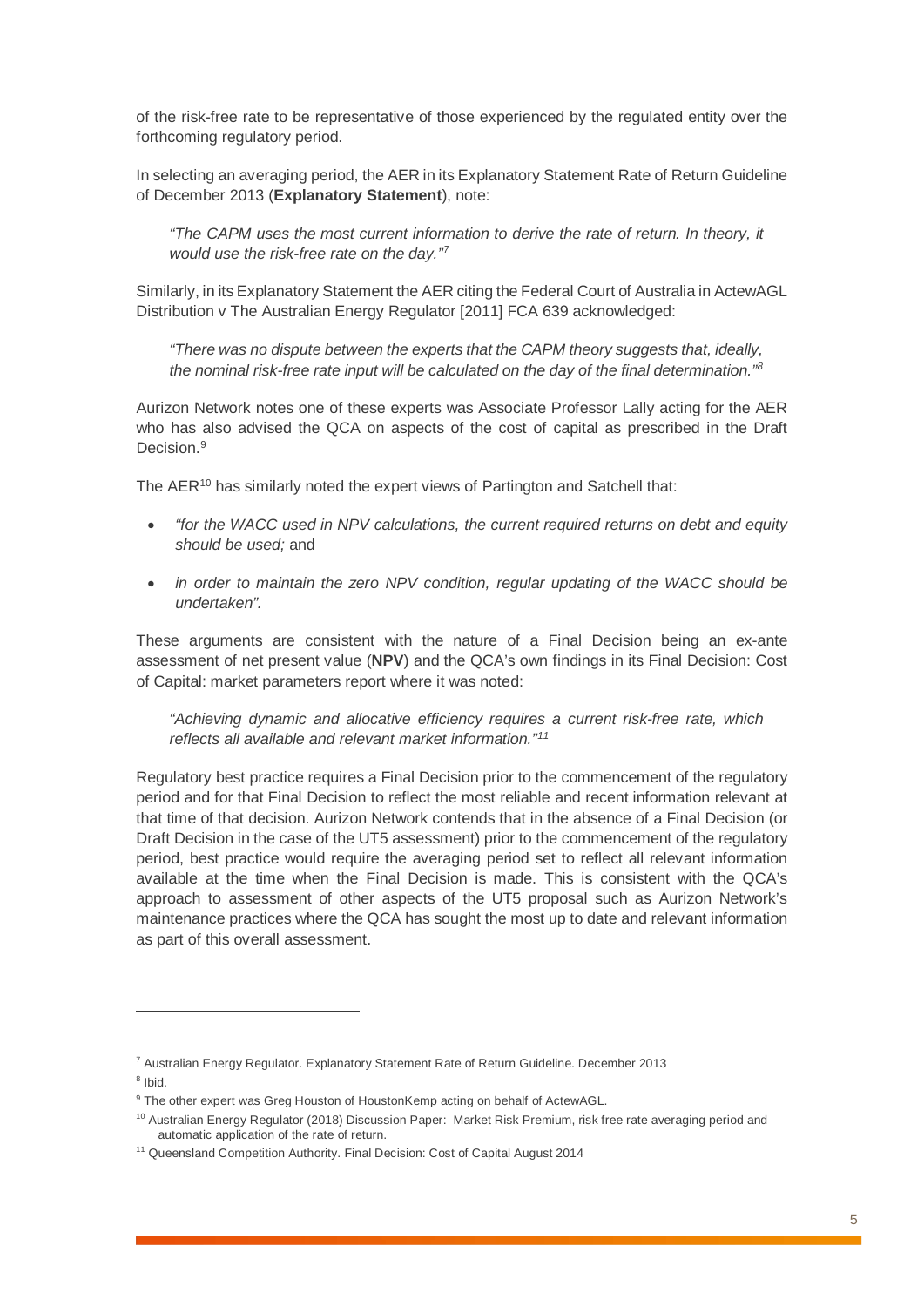Importantly, Aurizon Network has proposed an averaging period sufficiently in advance of it occurring. Selecting an averaging period after the period has occurred leads to inherent bias in the QCA's Final Decision given its knowledge of prevailing rates at any past point in time and does not provide the appropriate incentive for efficient investment. Instead an averaging period at a future point in time provides for an unbiased estimate of future rates and may be deemed commensurate with the efficient financing costs of a benchmark efficient entity[.12](#page-5-1)

#### *Regulatory Precedent*

 $\overline{a}$ 

Aurizon Network notes that where, for whatever reason, a regulator has not made a final decision prior to the commencement of the relevant regulatory period, it is often the case that the averaging period is selected to be a period prior to the date of the final decision, as opposed to a period prior to the commencement of the regulatory period. This is done on the grounds that this is likely to result in an estimate representative of the risk-free rate experienced over the forthcoming regulatory period. This is evident in the following examples shown in [Table 1](#page-5-0) which highlights various determinations whereby Australian regulators have set the averaging period after the commencement of the regulatory period and closer to the date of the final decision.

| Regulator                               | Entity                             | <b>Regulatory Period</b>     | Averaging<br>Period<br>(End Date) | <b>Final Decision</b><br>(Date) |
|-----------------------------------------|------------------------------------|------------------------------|-----------------------------------|---------------------------------|
| <b>Economic Regulation</b><br>Authority | <b>Western Power</b>               | 1 Jul 2017 to 30 Jun 2022    | 29 Mar 2018                       | 02 May 2018*                    |
| <b>Economic Regulation</b><br>Authority | <b>Western Power</b>               | 1 Jul 2009 to 30 Jun 2012    | 30 Oct 2009                       | 19 Jan 2010                     |
| <b>Australian Energy</b><br>Regulator   | Envestra (Albany)<br>Energy        | 1 Jan 2013 to 31 Dec 2017    | 20 Feb 2013                       | 15 Mar 2013                     |
| <b>Australian Energy</b><br>Regulator   | Envestra (Victoria)<br>Energy      | 1 Jan 2013 to 31 Dec 2017    | 20 Feb 2013                       | 15 Mar 2013                     |
| <b>Australian Energy</b><br>Regulator   | Ergon Energy                       | 1 Jul 2015 to 30 Jun 2020    | 28 Jul 2015                       | 29 Oct 2015                     |
| <b>Australian Energy</b><br>Regulator   | Energex                            | 1 Jul 2015 to 30 Jun 2020    | 28 Jul 2015                       | 29 Oct 2015                     |
| <b>Australian Energy</b><br>Regulator   | <b>SA Power</b><br><b>Networks</b> | 1 Jul 2015 to 30 Jun 2020    | 28 Jul 2015                       | 29 Oct 2015                     |
| <b>Australian Energy</b><br>Regulator   | CitiPower                          | 1 Jan 2016 to 31 Dec 2020    | 26 Feb 2016                       | 26 May 2016                     |
| <b>Australian Energy</b><br>Regulator   | Powercor                           | 1 Jan 2016 to 31 Dec 2020    | 26 Feb 2016                       | 26 May 2016                     |
| <b>Australian Energy</b><br>Regulator   | <b>TransGrid</b>                   | 1 Jul 2014 to 30 Jun 2018**  | 6 Mar 2015                        | 30 Apr 2015                     |
| Australian Energy<br>Regulator          | ActewAGL                           | 1 Jul 2014 to 30 Jun 2019*** | 6 Mar 2015                        | 30 Apr 2015                     |

#### <span id="page-5-0"></span>**Table 1. Recent regulatory decisions – averaging period**

<span id="page-5-1"></span><sup>12</sup> Australian Energy Regulator. Final Decision. ActewAGL distribution determination 2015−16 to 2018−19. Attachment 3 – Rate of return. April 2015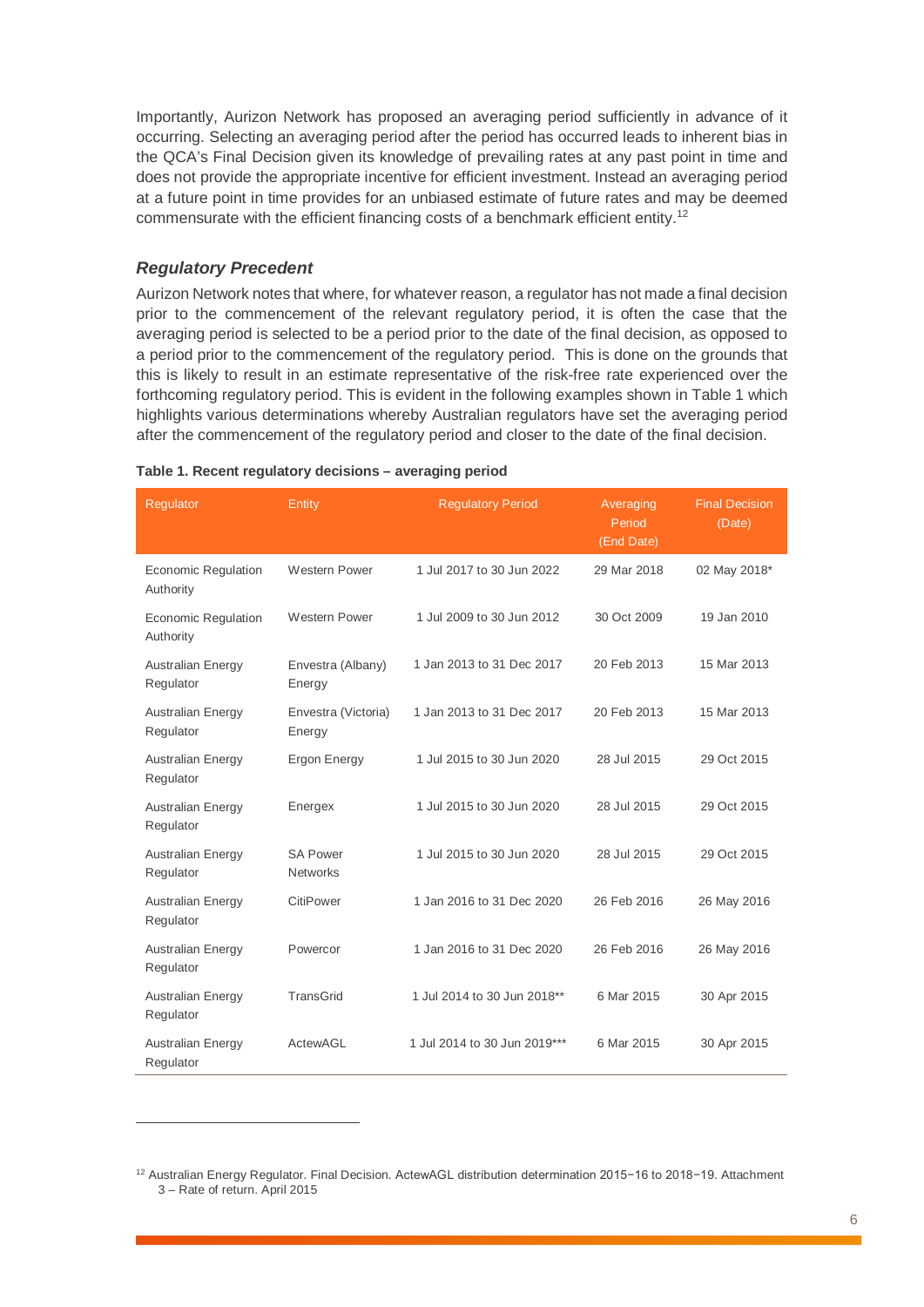| Regulator                             | Entity                  | <b>Regulatory Period</b>     | Averaging<br>Period<br>(End Date) | <b>Final Decision</b><br>(Date) |
|---------------------------------------|-------------------------|------------------------------|-----------------------------------|---------------------------------|
| <b>Australian Energy</b><br>Regulator | Ausgrid                 | 1 Jul 2014 to 30 Jun 2019*** | 6 Mar 2015                        | 30 Apr 2015                     |
| Australian Energy<br>Regulator        | Endeavour Energy        | 1 Jul 2014 to 30 Jun 2019*** | 6 Mar 2015                        | 30 Apr 2015                     |
| Australian Energy<br>Regulator        | <b>Essential Energy</b> | 1 Jul 2014 to 30 Jun 2019*** | 6 Mar 2015                        | 30 Apr 2015                     |

*\* ERA Draft Decision published 02 May 2018.* 

 $\overline{a}$ 

\*\* Referenced as part of the AER's final determination for the regulatory period 1 July 2015 to 30 June 2018, the *averaging period was used to calculate notional revenue for the transitional year 1 July 2014 to 30 June 2015 as part of the AER's true up of revenues.* 

\*\*\* Referenced as part of the AER's final determination for the regulatory period 1 July 2014 to 30 June 2019, the *averaging period was used to calculate notional revenue for the transitional year 1 July 2014 to 30 June 2015 as part of the AER's true up of revenues.* 

Finally, Aurizon Network notes that in previous determinations the QCA has been inclined to accept an averaging period at least after the publication of a Draft Decision, if not after the Final Decision. For example, in its assessment of the Dalrymple Bay Coal Terminal (**DBCT**) 2015 Draft Access Undertaking (**DBCT 2015 DAU**), Aurizon Network notes the following events:

- 6 October 2015: DBCT proposes an initial averaging period ending 21 August 2015 as a placeholder to be revised following the QCA's Draft Decision;
- 9 February 2016: DBCT proposes amending the averaging period ending to 31 May 2016 in further correspondence with the QCA;
- 24 March 2016: QCA agrees to DBCT's proposed amendment to the averaging period as per its request of 9 February 2016;
- 19 April 2016: QCA publishes its Draft Decision in relation to DBCT 2015 DAU with reference to its preferred indicative averaging period ending 30 October 2015.

In publishing the Draft Decision, the QCA noted:

*"[the] averaging period has been agreed between DBCTM and the QCA and is confidential at this time, to enable DBCTM to implement its hedging arrangements".[13](#page-6-0)*

• 21 November 2016: QCA publishes its Final Decision in relation to DBCT 2015 DAU with reference to the agreed averaging period ending 31 May 2016.

Regardless of the QCA not setting an averaging period around the Final Decision date, Aurizon Network notes the QCA's willingness to at least provide DBCT with an averaging period after the Draft Decision thereby allowing DBCT time to implement appropriate risk management arrangements (such as the execution of its hedging strategy). Aurizon Network contends that, at a minimum, it has not been afforded the same opportunities as other regulated entities based on the timing of the UT5 Draft Decision relative to the correspondence it received in March 2017 from the QCA.

<span id="page-6-0"></span><sup>&</sup>lt;sup>13</sup> Queensland Competition Authority. Draft Decision. DBCT Management's 2015 draft access undertaking. April 2016